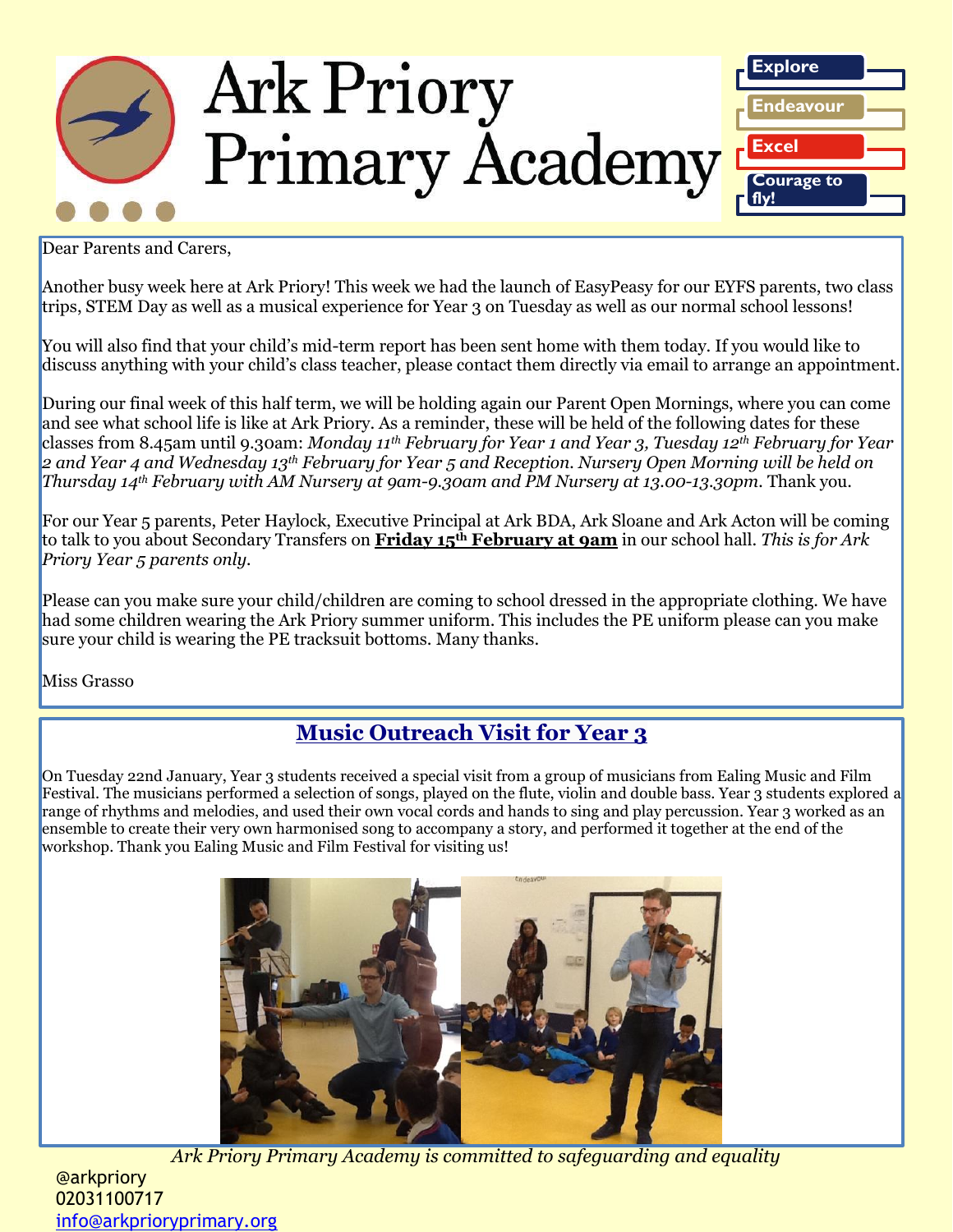| <b>Attendance</b><br>Our whole school attendance                                              | <b>Stars and Authors of the Week</b><br>Well done to this week's Stars! Our Authors of the Week are in<br>green! |                   |                 |                  |                    |  |
|-----------------------------------------------------------------------------------------------|------------------------------------------------------------------------------------------------------------------|-------------------|-----------------|------------------|--------------------|--|
| for the week is:<br>97.5%                                                                     |                                                                                                                  | <b>Class</b>      | Child's<br>Name | Class            | Child's Name       |  |
| Class Attendance:<br>$\vert$ 1. Fleming 99%                                                   | 5                                                                                                                | <b>MOZART</b>     | Sofia S         | <b>MONET</b>     | Marcel<br>Charlie  |  |
| 2. Brunel 98.4%<br>3. Pankhurst 98.1%                                                         | $\overline{\mathbf{4}}$                                                                                          | <b>CURIE</b>      | Oliwia          | <b>FLEMING</b>   | Moheiddin<br>Layla |  |
| Well done to Fleming class!<br>Let's see which class is the first<br>to gain 100% attendance! | $\overline{\mathbf{3}}$                                                                                          | <b>ARCHIMEDES</b> | Madeha<br>Lucas | <b>BRUNEL</b>    | Fleur              |  |
|                                                                                               | $\mathbf{2}$                                                                                                     | <b>SHARMAN</b>    | Samirah<br>Zyad | <b>ARMSTRONG</b> | Hamza              |  |
|                                                                                               | $\mathbf{1}$                                                                                                     | <b>PANKHURST</b>  | <b>Tyreece</b>  | <b>SEACOLE</b>   | Sofia F<br>Molly   |  |

**Year 1 Visit to the Museum of London**



Year 1 loved exploring the different centuries in London history. We saw how fire equipment had changed since 1666, took a walk down a typical Victorian street and even saw the 'London 2012 Cauldron' that was used in the opening ceremonies of the London 2012 Olympic and Paralympic Games! We also want to say a huge thank you to our parent helpers!

#### **Year 4 Visit to the Natural History Museum**



Year 4 enjoyed looking at the evolution of the human skull in the Human Evolution exhibition whilst at the Natural History Museum. We also followed our very own trail to start thinking about our next STEM topic of living things. We discussed classifying animals, their habitats and their adaptation which helps them survive. We even saw some extinct animals and began thinking about why they became extinct!

Thank you to all the parent helpers we had for your support on the day!

*Ark Priory Primary Academy is committed to safeguarding and equality*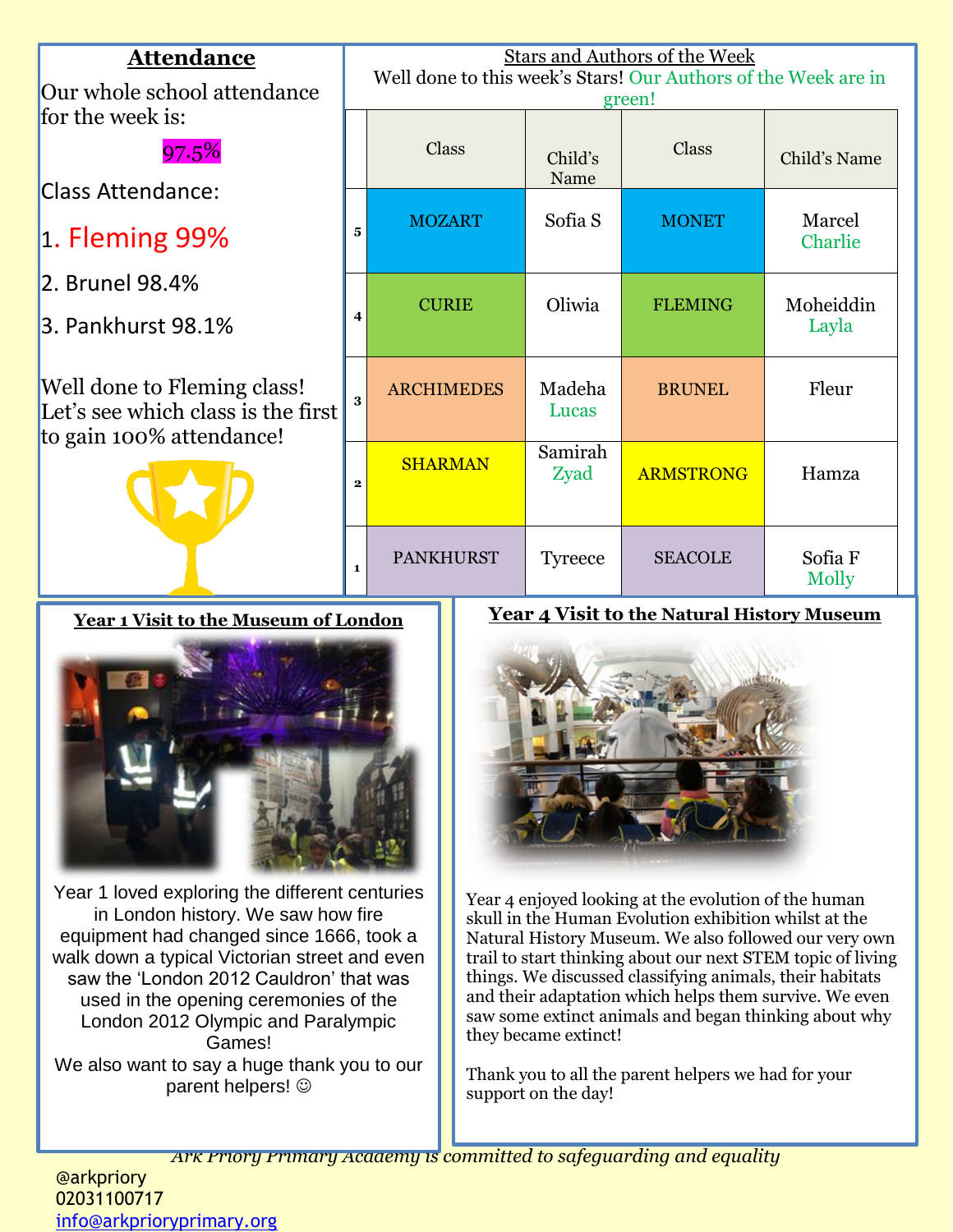# **PSHE News**

We would like to give a huge thank you to one of our parents **Jovana Tomas**, who gave up her time to share her expertise and giving a very informative talk to the staff about Mental Health in the build up to Children's Mental Health Week on 5th Feb.

We also had a visit from our local police team and they gave a talk to children from Year 1-5 about Stranger Danger. They were very excited to see a riot van and try on some of the gear.





emotions. Below are a few links from the Zones of Regulation website that you can watch if you are interested in getting a better understanding of this approach.

[http://www.zonesofregulation.com/learn-more](http://www.zonesofregulation.com/learn-more-about-the-zones.html)[about-the-zones.html](http://www.zonesofregulation.com/learn-more-about-the-zones.html)

# School Library Timetable:

Classes have library time on the following days. Please make sure to pack your child's library book on the correct day so they can exchange it for a new one. Thank you.

|                | $13.40 -$      | 14.05-14.30    | 14.30-14.55   | 14.55-15.20       | 15.20-15.45       |
|----------------|----------------|----------------|---------------|-------------------|-------------------|
|                | 14.05          |                |               |                   |                   |
| <b>Monday</b>  | <b>CURIE</b>   | <b>FLEMING</b> | <b>MOZART</b> | <b>ARMSTRONG</b>  | <b>MONET</b>      |
|                |                |                |               |                   |                   |
| <b>Tuesday</b> | <b>SEACOLE</b> | <b>SHARMAN</b> | <b>BRUNEL</b> | <b>ARCHIMEDES</b> | <b>PANKHURST</b>  |
|                |                |                |               |                   |                   |
| Wednesday      |                |                |               | <b>COLUMBUS</b>   | <b>SHACKLETON</b> |
|                |                |                |               |                   |                   |

*Ark Priory Primary Academy is committed to safeguarding and equality*  @arkpriory 02031100717 [info@arkprioryprimary.org](mailto:info@arkprioryprimary.org)